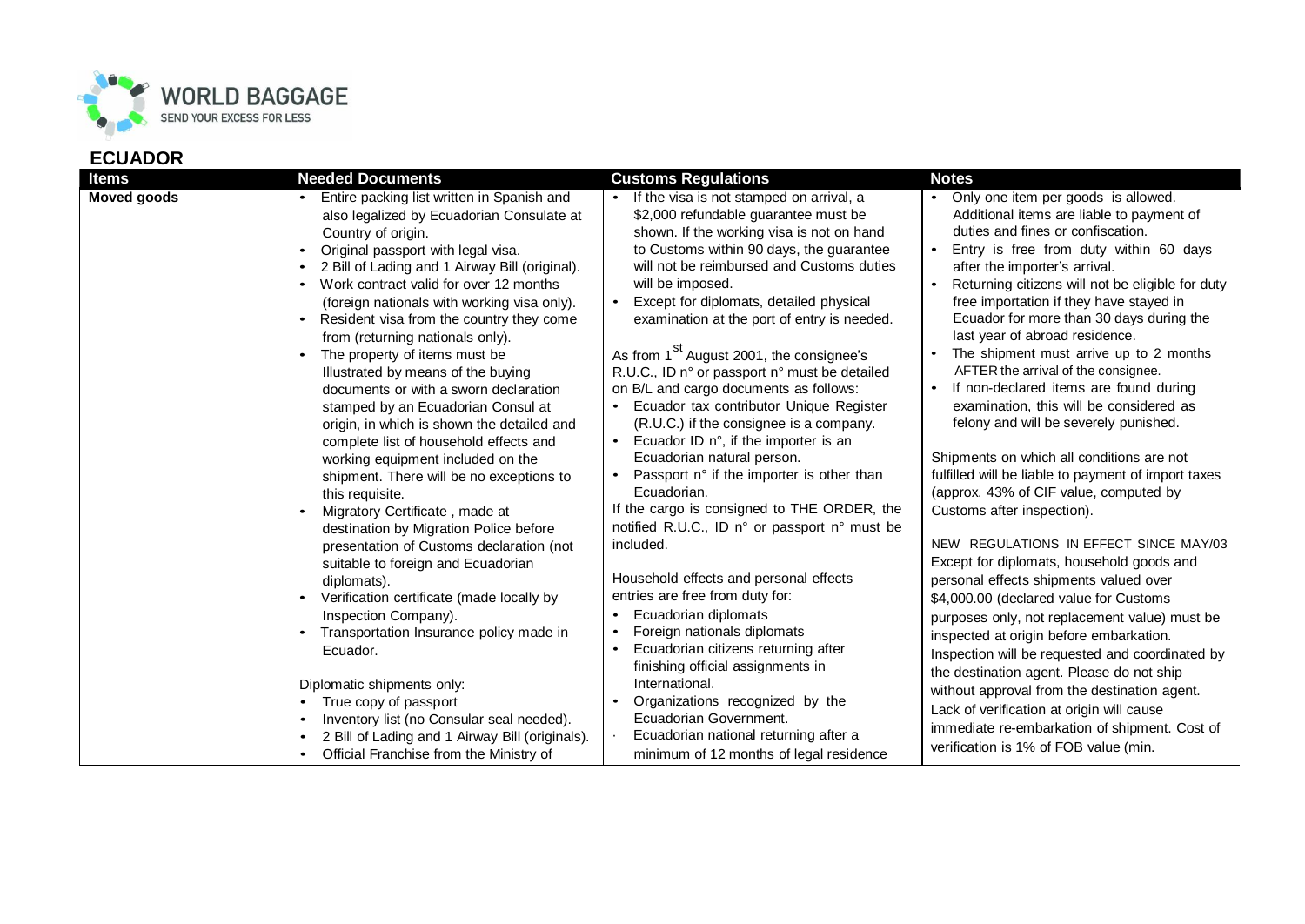

## **ECUADOR**

| <b>Items</b>                             | <b>Needed Documents</b>                                                                                                                    | <b>Customs Regulations</b>                                                                                                                                                           | <b>Notes</b>                                                                                                                                                                                                                         |
|------------------------------------------|--------------------------------------------------------------------------------------------------------------------------------------------|--------------------------------------------------------------------------------------------------------------------------------------------------------------------------------------|--------------------------------------------------------------------------------------------------------------------------------------------------------------------------------------------------------------------------------------|
|                                          | Foreign Affairs approved by Customs.<br>If a motor vehicle is included, original<br>$\bullet$<br>invoice.                                  | abroad (resident visa from the country<br>where they return from is required).<br>Foreigners with immigrant visa, and<br>$\bullet$<br>Foreigners with non-immigrant working<br>visa. | \$250.00) and will take approx. 1 week.<br>A transportation Insurance policy must be<br>$\bullet$<br>taken in Ecuador (for Customs purposes<br>only, does not replace regular door to door<br>insurance certificate made at origin). |
| <b>Bridal Clothes</b>                    | Original Wedding certificate                                                                                                               | Entry is free from duty.                                                                                                                                                             |                                                                                                                                                                                                                                      |
| <b>Heirlooms/ Bequest</b>                | Death certificate                                                                                                                          | Entry is free from duty per decree approved by<br>Minister of Finance.                                                                                                               |                                                                                                                                                                                                                                      |
| Household effects and<br>new furniture   | SEE MOVED GOODS                                                                                                                            |                                                                                                                                                                                      |                                                                                                                                                                                                                                      |
| <b>Antiques and Artwork</b>              | No documents required if part of the<br>household effects.                                                                                 |                                                                                                                                                                                      |                                                                                                                                                                                                                                      |
| Valued metal articles<br>(Jewels, money) | <b>SEE ARTWORK</b>                                                                                                                         | Jewels and money are liable to taxes of 20% of<br>value.                                                                                                                             |                                                                                                                                                                                                                                      |
| <b>Household devices</b>                 | SEE MOVED GOODS                                                                                                                            |                                                                                                                                                                                      |                                                                                                                                                                                                                                      |
| <b>Electrical devices</b>                | <b>SEE ARTWORK</b>                                                                                                                         | SEE MOVED GOODS                                                                                                                                                                      | Duty free entry is only permitted for one of each<br>type of article.<br>Additional item pay taxes at approx. 43 % of CIF<br>value.                                                                                                  |
| Gifts, memorabilia                       | No documents required if part of the<br>household effects.                                                                                 |                                                                                                                                                                                      |                                                                                                                                                                                                                                      |
| <b>Rugs</b>                              | <b>SEE GIFTS</b>                                                                                                                           |                                                                                                                                                                                      |                                                                                                                                                                                                                                      |
| <b>Automobiles</b>                       |                                                                                                                                            | Except for diplomatic shipments,<br>importation of used motor vehicles is<br>not allowed.<br>Motor vehicles are liable to duties (appox.<br>$\bullet$<br>65% of CIF value).          | To import a motor vehicle, it must be brand<br>new, inspected at origin before embarkation<br>(even if sharing a container with HHG) and<br>import permit must be previously approved in<br>Ecuador.                                 |
| Machines, appliances, spare<br>pieces    | Proof of Purchase<br>$\bullet$<br>Import permit.<br>$\bullet$<br>Ocean Bill of Lading/ Airway Bill<br>$\bullet$<br>Inspection Certificate. |                                                                                                                                                                                      |                                                                                                                                                                                                                                      |